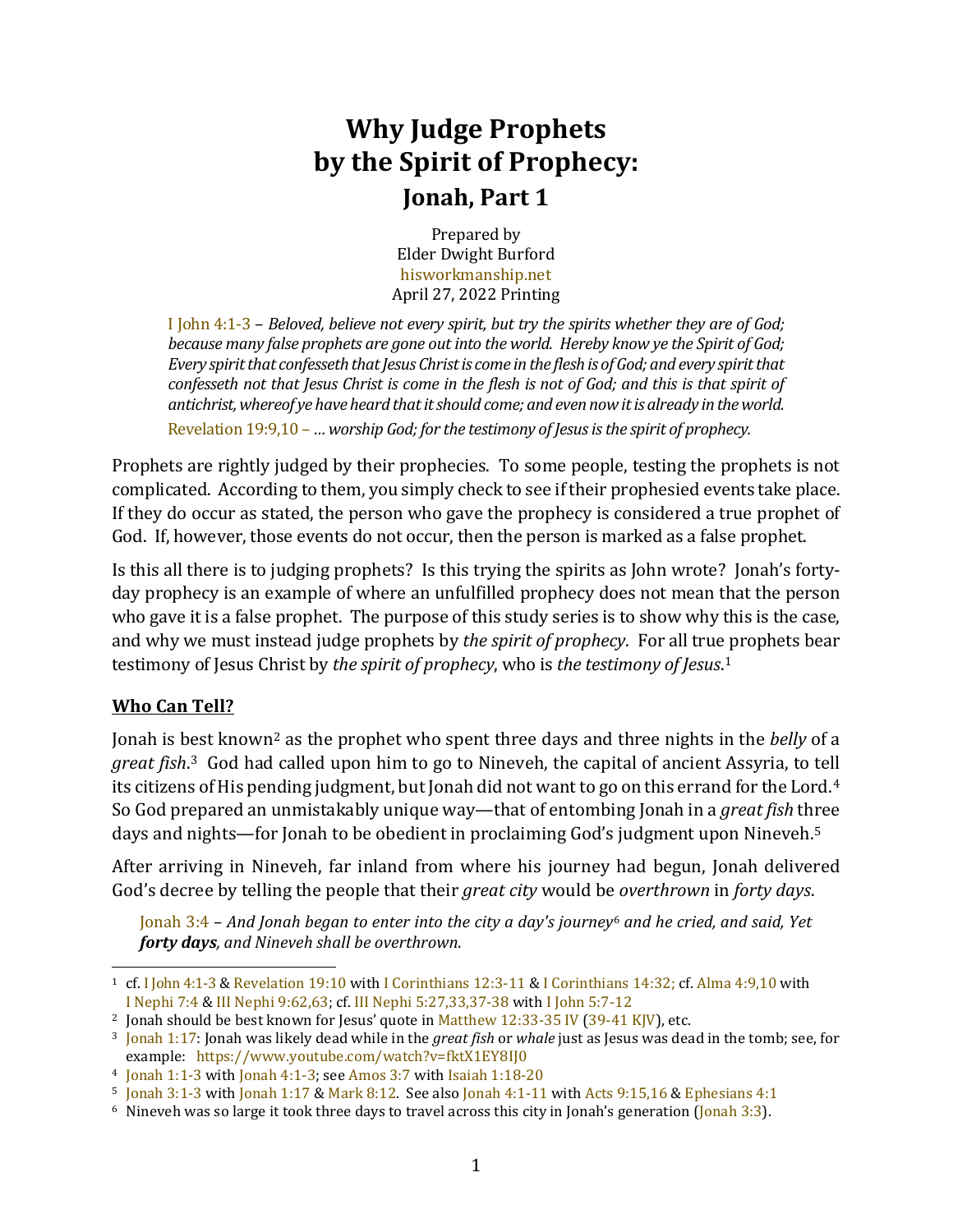However, Nineveh was not *overthrown* in *forty days* as Jonah said it would be. [7](#page-1-0) Did not Moses warn us about prophets who say certain things will happen in the future and then those things do not take place? In Moses' words, anyone who has foretold events that do no[t](#page-1-1) occur has spoken *presumptuously*, and therefore we do not need to be *afraid* of that person. 8

[Deuteronomy 18:21,22](http://www.scripturetoolbox.com/html/iv/Deuteronomy/18.html#21-22) – *And if thou say in thine heart, How shall we know the word which the*  Lord hath not spoken? When a prophet speaketh in the name of the Lord, if the thing follow not, *nor come to pass, that is the thing which the Lord hath not spoken, but the prophet hath spoken it presumptuously; thou shalt not be afraid of him*.

What did Moses say would happen to prophets who have spoken *presu[mp](#page-1-3)tuously*, to those who *presume to speak a word* in the Lord's name?[9](#page-1-2) He said they *shall die*. 10

[Deuteronomy 18:20](http://www.scripturetoolbox.com/html/iv/Deuteronomy/18.html#20) – *But the prophet, which shall presume to speak a word in my name, which I have not commanded him to speak, or that shall speak in the name of other gods, even that prophet shall die.* 

Since Nineveh was not *overthrown* in *forty days* as Jonah said it would be, Moses' warning and instruction leave us with some questions:

- Would Moses have advised the people of Nineveh to wait those forty days to see if Jonah was right?
- After the forty days had passed without any destruction, would Moses have told them that Jonah had spoken *presumptuously* and to not *fear* Jonah in the future?
- Would Moses have even testified against Jonah before the people, saying he should die for prophesying judgments that did not happen as stated?

From the Ninevites' perspective:

- Should they have cited the principles outlined by Moses in Deuteronomy 18:20-22 to justify waiting forty days to find out if Jonah was a true or false prophet?
- Would they have been wise to test Jonah in this way?

We know the answer to each question is no. Why? God commanded, even constrained Jonah to pronounce His judgment upon the Ninevites, not for them to test Jonah.[11](#page-1-4) Plainly stated then, Jonah was not presumptuous. For, had the Ninevites failed to repent within those forty days, their city would have most assuredly been *overthrown* according to God's word.

To their credit, the people of Nineveh honored Jonah's prophecy by regarding his message as being from the Lord—as they ought to have done. Instead of waiting the forty days to see if Jonah was telling the truth, the Ninevites had chosen wisely to humble themselves before God and to repent of their evil and violent ways.

[Jonah 3:5-8](http://www.scripturetoolbox.com/html/iv/Jonah/3.html#5-8) – *So the people of Nineveh believed God, and proclaimed a fast, and put on sackcloth, from the greatest of them even to the least of them*. *For word came unto the king of Nineveh, and* 

<span id="page-1-0"></span><sup>7</sup> [Jonah 3:10](http://www.scripturetoolbox.com/html/iv/Jonah/3.html#5-9) wit[h Jonah 4:1-11](http://www.scripturetoolbox.com/html/iv/Jonah/4.html#1-11)

<span id="page-1-1"></span><sup>8</sup> [Deuteronomy 18:20](http://www.scripturetoolbox.com/html/iv/Deuteronomy/18.html#20) with [Jeremiah 5:31,](http://www.scripturetoolbox.com/html/iv/Jeremiah/5.html#31) [Jeremiah 14:14,](http://www.scripturetoolbox.com/html/iv/Jeremiah/14.html#14) [Jeremiah 23:14-40,](http://www.scripturetoolbox.com/html/iv/Jeremiah/23.html#14-40) etc.

<span id="page-1-2"></span><sup>9</sup> cf[. Exodus 20:7](http://www.scripturetoolbox.com/html/iv/Exodus/20.html#7) [& Deuteronomy 5:11](http://www.scripturetoolbox.com/html/iv/Deuteronomy/5.html#11) with [Jeremiah 23:21,34](http://www.scripturetoolbox.com/html/iv/Jeremiah/23.html#21,34)

<span id="page-1-3"></span><sup>10</sup> cf. [Jeremiah 28:15-17](http://www.scripturetoolbox.com/html/iv/Jeremiah/28.html#15-17) with [Deuteronomy 18:20](http://www.scripturetoolbox.com/html/iv/Deuteronomy/18.html#20) & [Deuteronomy 5:11](http://www.scripturetoolbox.com/html/iv/Deuteronomy/5.html#11)

<span id="page-1-4"></span><sup>&</sup>lt;sup>11</sup> While God may have been testing Jonah, it was not the job of the Ninevites to judge him; cf. [Romans 14:4](http://www.scripturetoolbox.com/html/iv/Romans/14.html#4) with I [Peter 1:7-16](http://www.scripturetoolbox.com/html/iv/1Peter/1.html#7-16) [& I Peter 4:12,13.](http://www.scripturetoolbox.com/html/iv/1Peter/4.html#12-13) Notice also i[n Jonah 4](http://www.scripturetoolbox.com/html/iv/Jonah/4.html#1-11) God did not correct Jonah over the 40-day prophecy.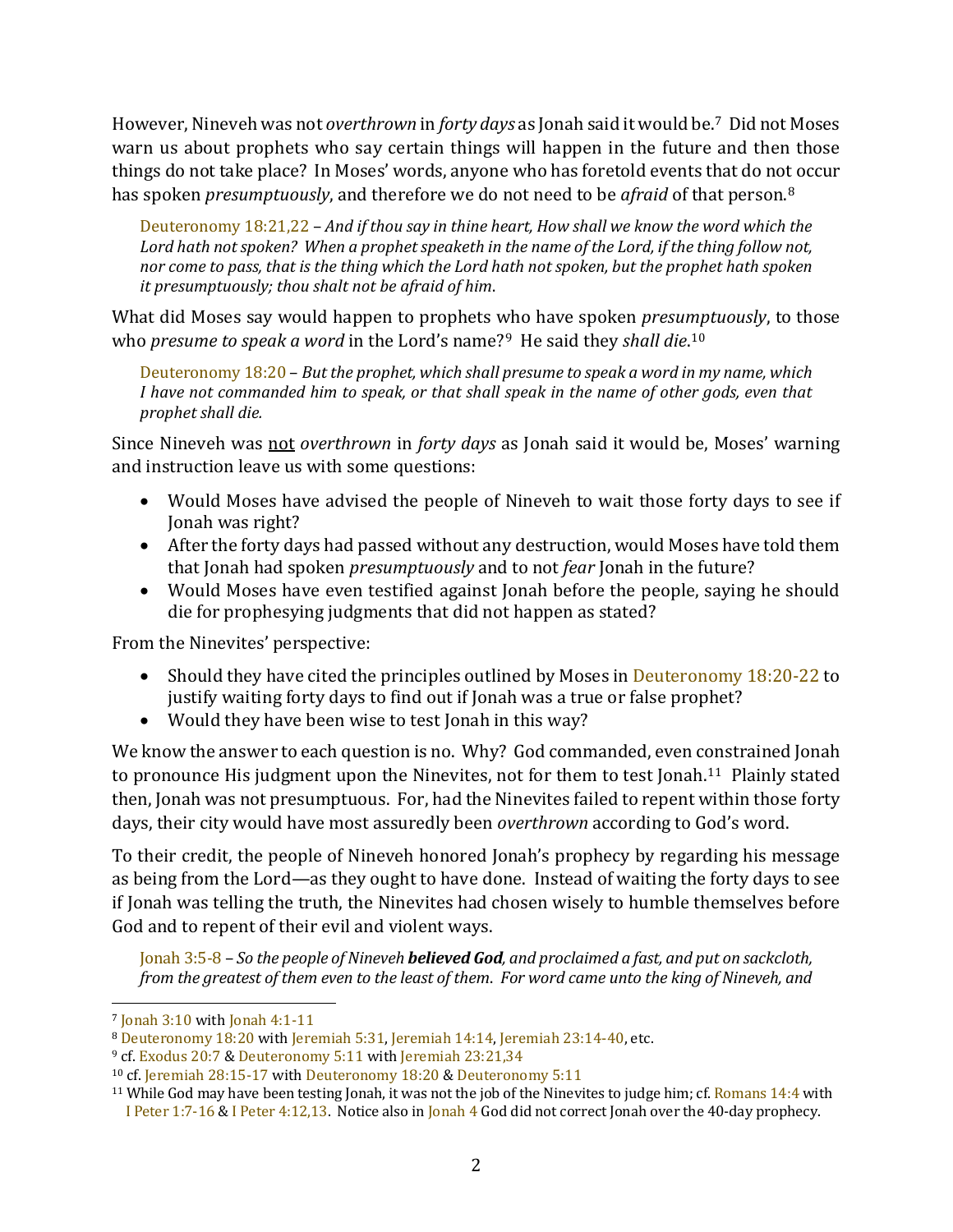*he arose from his throne, and he laid his robe from him, and covered him with sackcloth, and sat in ashes*. *And he caused it to be proclaimed and published through Nineveh by the decree of the king and his nobles, saying, Let neither man nor beast, herd nor flock taste anything; let them not feed, nor drink water*; *But let man and beast be covered with sackcloth, and cry mightily unto God; yea, let them turn everyone from his evil way, and from the violence that is in their hands*.

What was their reasoning for being receptive to God's word which Jonah delivered to them? They gave serious consideration to how God might not punish them if they repented and turned back to Him in humility and repentance.

[Jonah 3:9](http://www.scripturetoolbox.com/html/iv/Jonah/3.html#9) – *Who can tell, if we will repent, and turn unto God, but he will turn away from us his fierce anger, that we perish not?*"

Notice how their reasoning was similar to the pattern the Holy Spirit led Joel to follow when calling upon the house of Israel to repent.

[Joel 2:14](http://www.scripturetoolbox.com/html/iv/Joel/2.html#14) – *Therefore repent, and who knoweth but he will return and leave a blessing behind him; that you may offer a meat offering, and a drink offering, unto the Lord your God?*

By being receptive to God's words spoken by Jonah, the Ninevites let God's Spirit *convict*<sup>12</sup> them of their sins and lead them in works born of faith. In reply, God did indeed *return a[nd](#page-2-0) leave a blessing* on them in keeping with the principle of grace revealed in Joel's prophecy. For in seeing the Ninevites' favorable response to Jonah's pronouncement of [H](#page-2-1)is imminent judgment, *God turned away the evil that he had said he would bring upon them*. 13

[Jonah 3:10](http://www.scripturetoolbox.com/html/iv/Jonah/3.html#10) – *And God saw their works that they turned from their evil way and repented; and God turned away the evil that he had said he would bring upon them*.

In other words, the people of Nineveh experienced the grace promised by God's true prophets of old.

[Psalm 86:5](http://www.scripturetoolbox.com/html/iv/Psalms/86.html#5) – *For thou, Lord, art good, and ready to forgive; and plenteous in mercy unto all them that call upon thee.*

[Isaiah 55:7](http://www.scripturetoolbox.com/html/iv/Isaiah/55.html#7-8) – *Let the wicked forsake his way, and the unrighteous man his thoughts; and let him return unto the Lord, and he will have mercy upon him; and to our God, for he will abundantly pardon.* 

[Jeremiah 18:8](http://www.scripturetoolbox.com/html/iv/Jeremiah/18.html#8) – *If that nation, against whom I have pronounced, turn from their evil, I will withhold the evil that I thought to do unto them*.

[Ezekiel 18:32](http://www.scripturetoolbox.com/html/iv/Ezekiel/18.html#32) – *For I have no pleasure in the death of him that dieth, saith the Lord God; wherefore turn ye and live.*

[Joel 2:13](http://www.scripturetoolbox.com/html/iv/Joel/2.html#13) – *And rend your heart, and not your garments, and repent, and turn unto the Lord your God; for he is gracious and merciful, slow to anger, and of great kindness, and he will turn away the evil from you*.

[Micah 7:18](http://www.scripturetoolbox.com/html/iv/Micah/7.html#18) – *Who is a God like unto thee, that pardoneth iniquity, and passeth by the transgression of the remnant of his heritage? he retaineth not his anger for ever, because he delighteth in mercy*.

[Zephaniah 2:3](http://www.scripturetoolbox.com/html/iv/Zephaniah/2.html#3) – *Seek ye the Lord, all ye meek of the earth, which have wrought his judgment; seek righteousness, seek meekness; it may be ye shall be hid in the day of the Lord's anger*.

<span id="page-2-0"></span><sup>12</sup> e.g[. John 16:7-11](http://www.scripturetoolbox.com/html/iv/John/16.html#7-11) wit[h Alma 9:1-12](http://www.scripturetoolbox.com/html/1908aebom/Alma/9.html#1-12)

<span id="page-2-1"></span><sup>13</sup> cf. [Jonah 3:10](http://www.scripturetoolbox.com/html/iv/Jonah/3.html#5-9) wit[h Matthew 18:26,27;](http://www.scripturetoolbox.com/html/iv/Matthew/18.html#26-27) see als[o Isaiah 55:7,](http://www.scripturetoolbox.com/html/iv/Isaiah/55.html#7) [Micah 7:18,19,](http://www.scripturetoolbox.com/html/iv/Micah/7.html#18-19) [Proverbs 28:13](http://www.scripturetoolbox.com/html/iv/Proverbs/28.html#13) [& James 4:10](http://www.scripturetoolbox.com/html/iv/James/4.html#10)